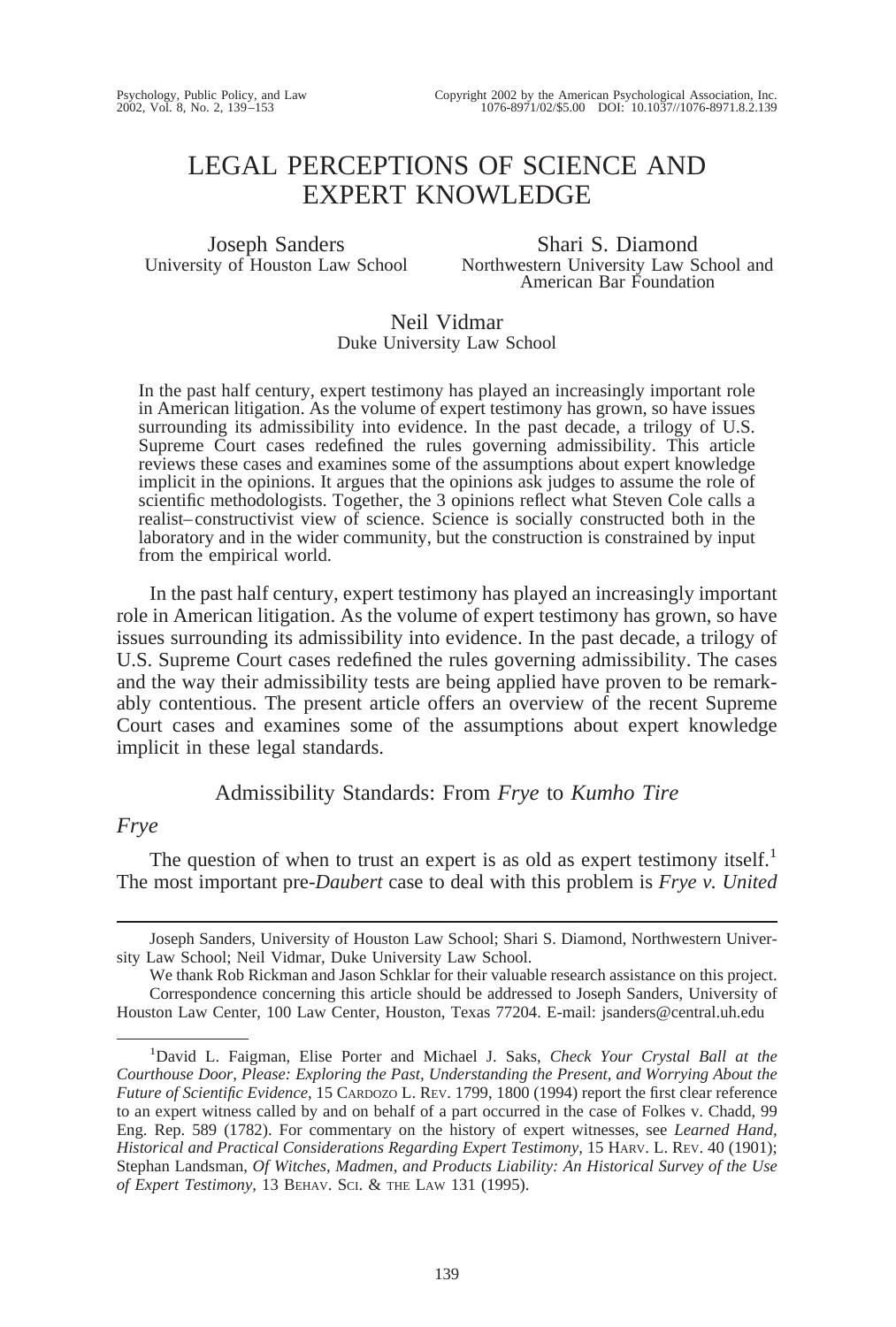*States.*<sup>2</sup> The defendant, accused of murder, offered the results of a "systolic blood pressure deception test," a precursor to the polygraph, as evidence of his innocence. At the time this was a novel technique and there was no community of experts using this technique.<sup>3</sup> Judge Van Orsdel resolved the issue in only two pages. The key passage established what has come to be called the "general acceptance test." $4$  Expert testimony is admissible when the scientific principle or technique from which it is deduced has gained general acceptance in the particular field in which it belongs. Slowly but surely the Frye test became the dominant standard by which to judge the admissibility of expert testimony.<sup>5</sup>

With the adoption of the Federal Rules of Evidence in the 1970s, the Frye test began a slow decline in the federal courts. Criticisms of the test<sup>6</sup> and the fact that the reporter's notes accompanying the new Federal Rules did not even mention the case when discussing the admissibility of expert testimony caused a number of federal circuits to abandon *Frye.*<sup>7</sup> Other circuits, however, concluded *Frye* did survive the adoption of the rules. The Ninth was one of these circuits.<sup>8</sup>

<sup>4"</sup>Just when a scientific principle or discovery crosses the line between the experimental and demonstrable stages is difficult to define. Somewhere in this twilight zone the evidential force of the principle must be recognized, and while the courts will go a long way in admitting expert testimony deduced from a well-recognized scientific principle or discovery, the thing from which the deduction is made must be sufficiently established to have gained general acceptance in the particular field in which it belongs." *Frye*, 293 F. at 1014.

*See, e.g., United States v. Skeens,* 494 F.2d 1050, 1053 (D.C.Cir. 1974) and *Reed v. State,* 391 A.2d 364, 368 (Md. 1978) for statements to this effect. <sup>6</sup>

<sup>6</sup>Some criticized the test for being too conservative because it imposes a waiting period while new theories and techniques gain general acceptance. During this time the law is deprived of valuable information. Others criticized for exactly the opposite reason: It was too liberal. This is because of the difficulty of defining the relevant field within which general acceptance must be achieved. If the field is narrowly defined to include the proffered expert and other like-minded individuals, little will be excluded. See Paul C. Giannelli, *The Admissibility of Novel Scientific Evidence: Frye v. United States, a Half Century Later,* 80 COLUM. L. REV. 1197 (1980). <sup>7</sup>

The most influential early circuit court opinion rejecting *Frye* is *United States v. Downing,* 753 F.2d 1224 (3d Cir. 1985). In a case involving expert testimony on eyewitness identification, Judge Becker said that in order to be admitted the evidence must survive the trial court's preliminary inquiry. In an in limine proceeding, the judge should balance: (1) the reliability of the scientific principles the expert employed against (2) the likelihood that the evidence may overwhelm or mislead the jury. In addition, the trial court should examine the "fit" between the proffered scientific testimony and the contested issues in the case. *Id.* at 1226. Concern with reliability and fit have become cornerstones of post-*Daubert* jurisprudence.

*United States v. Solomon,* 753 F.2d 1522, 1526 (9th Cir. 1985).

<sup>&</sup>lt;sup>2</sup>293 F.1013 (D.D.Cir. 1923). Our discussion here borrows heavily from Chapter 1 of David Faigman, David Kaye, Michael Saks and Joseph Sanders (EDS.), Modern Scientific Evidence: THE LAW AND SCIENCE OF EXPERT TESTIMONY (2nd ed.) (2002).

<sup>&</sup>lt;sup>3</sup>Prior to *Frye*, most courts sidestepped the conundrum by asking only about the expert's qualifications and whether the subject matter of his testimony was beyond the range of knowledge of the average juror. See Albert S. Osborn, *Reasons and Reasoning in Expert Testimony* 2 LAW & CONTEMP. PROBS., Oct. 1935 488, 489; John B. Chapin, *Experts and Expert Testimony,* 22 ALB. L. J. 365 (1880). If the court applied a qualification test, the testimony of defendant's expert probably would have been admitted. Frye's expert, William Marston, was an attorney and research psychologist who had done empirical research on the physiological correlates of lying. See William M. Marston, *Systolic Blood Pressure Symptoms of Deception*, 2 J. Ex. Psych 117 (1917).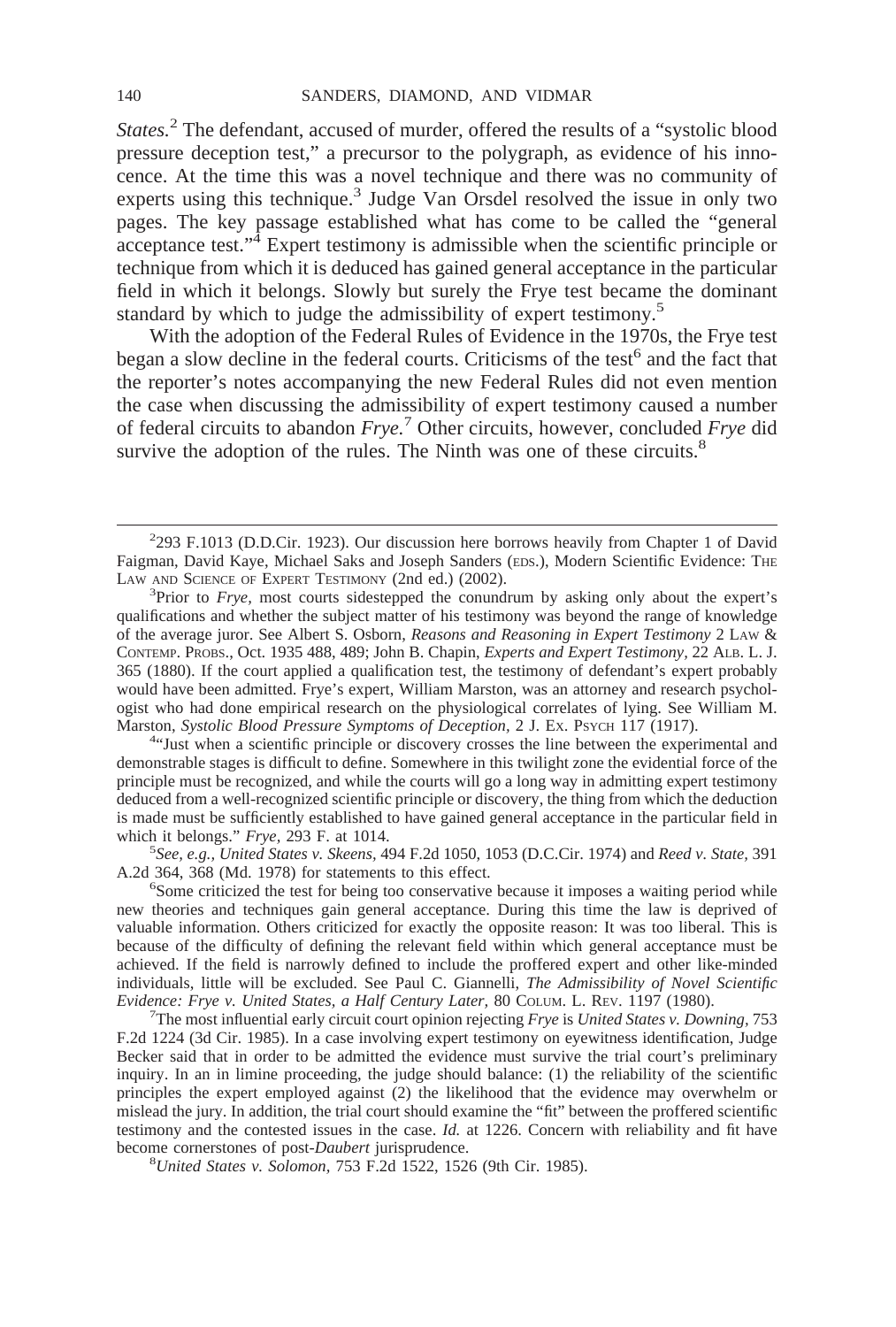#### *Daubert*

Jason Daubert and Eric Schuler both suffer from limb reduction birth defects. They sued Merrell Dow, the manufacturer of Bendectin, claiming that the morning sickness drug, which their mothers ingested during pregnancy, caused their defects. The trial judge granted the defendant's motion for summary judgment.<sup>9</sup> On appeal, the Ninth Circuit affirmed.<sup>10</sup> It held the plaintiff's expert testimony inadmissible because its underlying methodology diverged substantially from the procedures and techniques generally accepted in the field.<sup>11</sup>

The Supreme Court granted certiorari, primarily to announce *Frye's* demise as the sole test for admissibility.<sup>12</sup> It found *Frye's* rigid "general acceptance" standard to be contrary to the thrust of the Federal Rules which were intended to lower barriers to expert opinion testimony.<sup>13</sup> However, the basic rule governing the admissibility of expert testimony, Rule 702, does modify the general evidence rule that all relevant testimony is admissible. Expert opinion evidence must not only be relevant, it must also be reliable; evidence which is relevant but unreliable is inadmissible.<sup>14</sup>

This interpretation of Rule 702 requires us to ask what constitutes reliability. In *Daubert,* where all the experts purported to be scientists, the Court turned to science for an answer. Reliable opinions are those that are arrived at using the "methods and procedures of science."<sup>15</sup> In footnote nine the court added that, "In

*Daubert v. Merrell Dow Pharmaceuticals, Inc.,* 951 F.2d 1128, 1129–30 (9th Cir. 1991) (quoting *United States v. Solomon,* 753 F.2d 1522, 1526 (9th Cir. 1985).<br><sup>12</sup>Daubert v. Merrell Dow Pharmaceuticals, Inc., 509 U.S. 579, 113 S.Ct. 2786, 2792–93, 125

L.Ed.2d 469 (1993). The Court's purpose is revealed by its refusal to grant certiorari in two other Bendectin cases, *Turpin v. Merrell Dow Pharmaceuticals, Inc.* 113 S.Ct. 84 (1992) denying petition for writ of certiorari); *Lee v. Richardson-Merrell, Inc.* 113 S.Ct. 192 (1992) (same), both of which, like *Daubert* resulted in a summary judgment for the defendant. The primary difference between these cases and *Daubert* was the Ninth Circuit's exclusive reliance on the *Frye* rule to justify a

summary judgment.<br><sup>13</sup>113 S.C. at 2794. In the period immediately following the *Daubert* decision, various interest groups wrote articles designed to put a pro-defense or pro-plaintiff spin on the opinion. Not surprisingly, plaintiff groups picked up on the language in *Daubert* declaring the new rule to be more liberal. *See* Kenneth J. Chesebro, Taking Daubert's "Focus" Seriously: The Methodology/ Conclusion Distinction 15 Cardozo L. Rev. 1745 (1994). Most would agree, however, that in practice the *Daubert* test has been more restrictive than *Frye.* For a discussion of the conditions under which each test comes to similar conclusions and the conditions under which their admissibility conclusions diverge, *see* Faigman et al., Modern Scientific Evidence (2d. ed.) pp. 27–28

(2002). 14113 S.Ct. at 2795. <sup>15</sup>*Id.*

<sup>&</sup>lt;sup>9</sup>Daubert v. Merrell Dow Pharmaceuticals, Inc., 727 F.Supp. 570 (S.D.Cal. 1989).

<sup>&</sup>lt;sup>10</sup>Daubert v. Merrell Dow Pharmaceuticals, Inc., 951 F.2d 1128 (9th Cir. 1991).<br><sup>11</sup>The court articulated the *Frye* rule with the following language:

Expert opinion based on a scientific technique "is admissible if it is generally accepted as a reliable technique among the scientific community...."

For expert opinion based on a given scientific methodology to be admissible, the methodology cannot diverge significantly from the procedures accepted by recognized authorities in the field. If it does so diverge, it cannot be shown to be "generally accepted as a reliable technique," and a district court must exclude it.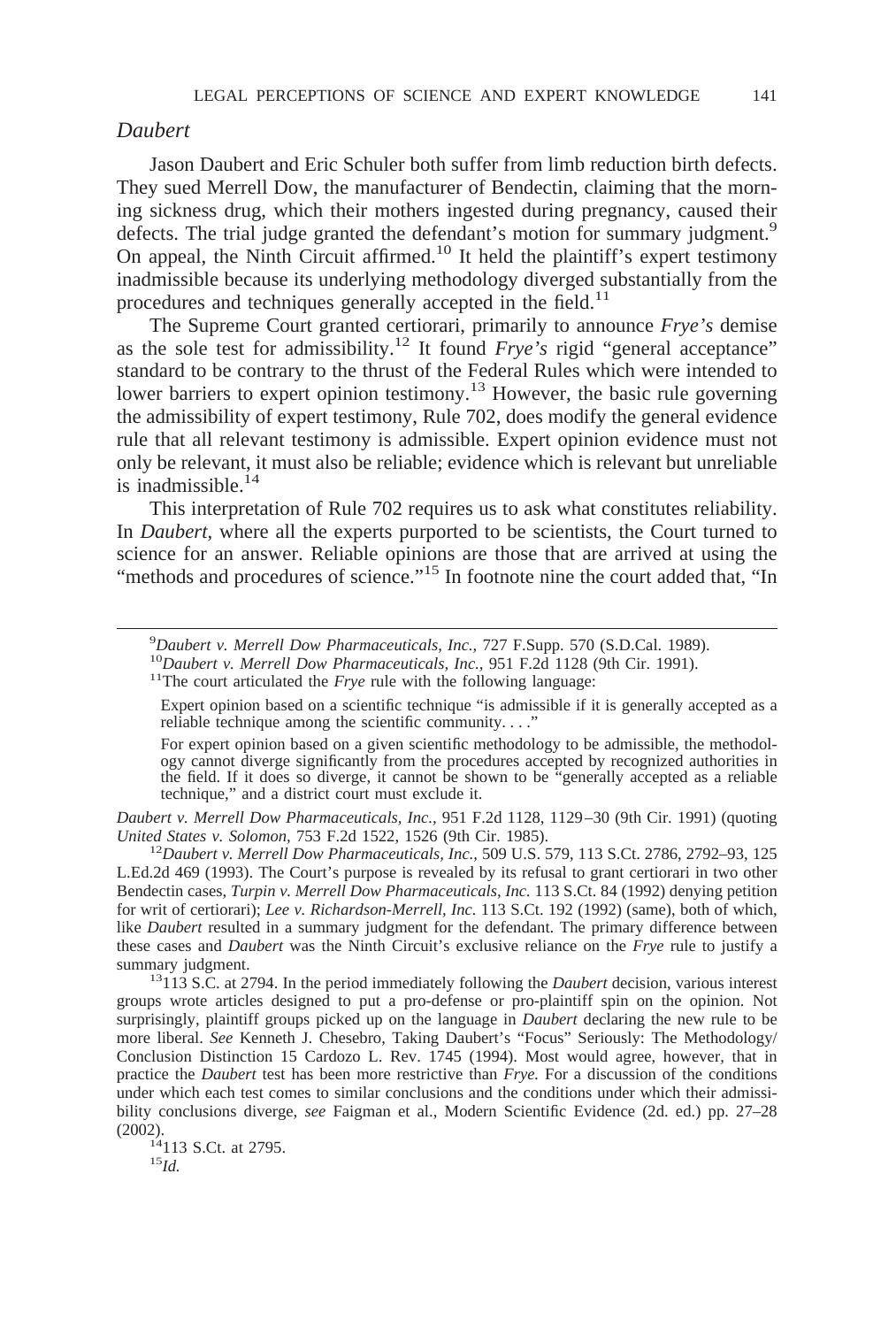a case involving scientific evidence, evidentiary reliability will be based upon scientific validity."<sup>16</sup>

*Daubert* did not offer a systematic presentation of what scientists mean when they inquire about validity, but it did describe four factors that courts might consider when making a reliability/validity assessment: (a) Whether the expert's theory or technique is falsifiable and has been tested, $17$  (b) the reliability of a procedure and its potential rate of error,<sup>18</sup> (c) whether the theory or technique has been subjected to peer review<sup>19</sup> and whether the results have been published,<sup>20</sup> and (d) in a partial resurrection of the Frye test, whether the expert's methods and reasoning enjoy general acceptance in a relevant scientific community. $2<sup>1</sup>$ 

In addition, the Court noted that Rule 702 requires that the expert evidence "assist the trier of fact to understand the evidence or to determine a fact in issue." Justice Blackmun said that "This condition goes primarily to relevance. . . . The consideration has been aptly described by Judge Becker as one of 'fit.' 'Fit' is not always obvious, and scientific validity for one purpose is not necessarily scientific validity for other, unrelated purposes."<sup>22</sup> The "fit" requirement involves an assessment of whether the expert's chain of reasoning contains an inferential gap that is too wide.

As with *Frye, Daubert* is not without its critics. If the *Daubert* test allows judges a more active role and provides for a more nuanced analysis than is possible under *Frye,* it is also true that this very flexibility makes *Daubert* a more uncertain test that may produce inconsistent admissibility rulings. Moreover, the test depends on a minimum level of judicial competence. For better or worse, the federal courts are fully committed to *Daubert* and most state courts seem to be following along in their wake. However, a number of states, including California, Florida, and New York, continue to adhere to the *Frye* test.<sup>23</sup>

At bottom, the *Daubert* revolution is about the relationship between judges and experts, between law and science. *Frye* asked judges to acquiesce to the judgment of the relevant scientific community. *Daubert* on the other hand, invites the trial court to make an independent inquiry. The judge should determine whether the proffered evidence is reliable by examining the reasoning and methodology underlying the expert's testimony. To be sure, the opinion allows judges to make use of surrogate indicia of reliability. Peer review and publication and general acceptance in the scientific community are factors judges may consider, but they are secondary to a direct assessment of the testimony's scientific validity. As Michael Saks recently noted, "perhaps the purpose of the

<sup>&</sup>lt;sup>16</sup>113 S.Ct. at 2795 n. 9.<br>
<sup>17</sup>113 S.Ct. at 2796.<br>
<sup>18</sup>113 S.Ct. at 2796–97.<br>
<sup>19</sup>113 S.Ct. at 2797.<br>
<sup>20</sup>*Id.*<br>
<sup>21</sup>113 S.Ct. at 2796. (citing *United States v. Downing*, 753 F.2d 1224, 1242 (3d Cir. 1985)).<br>
<sup>22</sup>113 S *Stand?,* 38 JURIMETRICS J. 201 (1998); David E. Bernstein, *Frye, Frye, Again: The Past, Present, and Future of the General Acceptance Test,* 41 JURIMETRICS J. 385 (2001). Bernstein asserts that although less than 20 states have stuck with Frye, because they include some of the most populous jurisdictions, they contain almost half the American population. *Id.* at 387.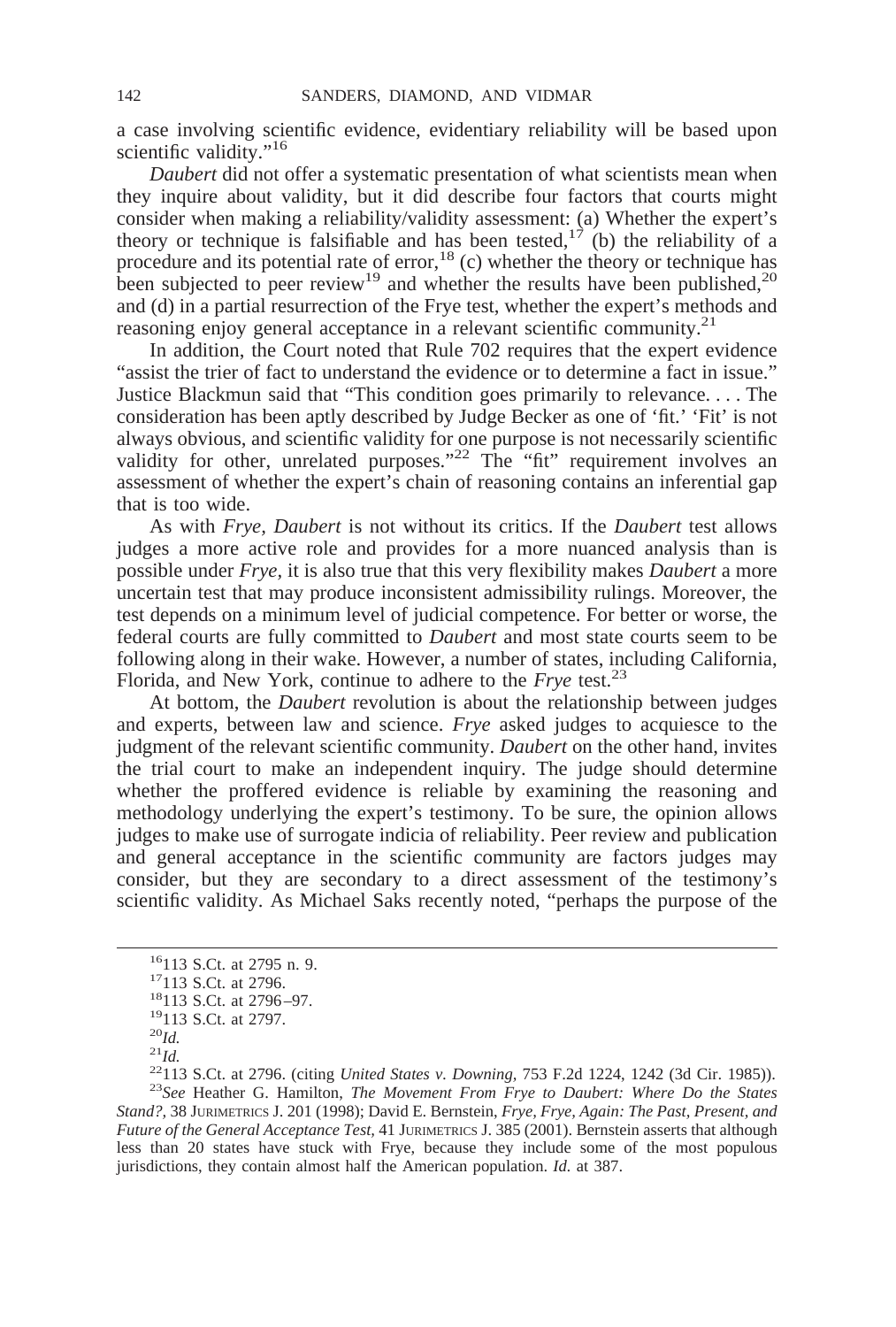rules is simply to hold up a target to the courts; call one the *Frye* target and the other the *Daubert* target. The *Frye* ideal says: do whatever the experts tell you to do. The *Daubert* ideal says: figure out the science yourself."24

#### *Joiner*

The second case in the Supreme Court trilogy was *General Electric Co. v. Joiner.*<sup>25</sup> In *Joiner*, the Eleventh Circuit held appellate courts should adopt "a particularly stringent standard of review to the trial judge's exclusion of expert testimony."26 Using this standard, it reversed the trial court decision to exclude the plaintiff's expert opinion, in part because the judge had excluded the experts' testimony because it "drew different conclusions from the research than did each of the experts"27 contrary to *Daubert's* assertion that in making its Rule 702 assessment "the focus, of course, must be solely on principles and methodology, not on the conclusions that they generate."<sup>28</sup>

The U.S. Supreme Court reversed. It held that with respect to all admissibility decisions the proper level of review is the liberal "abuse of discretion" standard under which a district court's decision should be overturned only when it is manifestly erroneous.

The Supreme Court also took the opportunity to revisit its terse and perhaps incautious methodology/conclusion distinction. The statement seemed to be in conflict with another part of the *Daubert* opinion where the court noted that Rule 702 requires that the scientific evidence must "assist the trier of fact to understand the evidence or to determine a fact in issue." The *Daubert* court noted that "This condition goes primarily to relevance. . . . The consideration has been aptly described by Judge Becker as one of 'fit.' 'Fit' is not always obvious, and scientific validity for one purpose is not necessarily scientific validity for other, unrelated purposes."29 Many 'fit' analyses in the years following *Daubert* ultimately concluded that the evidence available to an expert does not address the particular disputed fact questions posed by the case,  $30 \text{ i.e.,}$  there was no fit between the data and the conclusions the expert wished to draw. Most courts downplayed the Supreme Court's methodology–conclusion distinction. For example, in an important *Paoli* opinion following *Daubert,* Judge Becker himself said "we think that [the distinction between principles and methods versus conclusions] has only limited practical import  $\ldots$  a challenge to 'fit' is very close to a challenge to the expert's ultimate conclusion about the particular case, and yet it is part of the judge's admissibility calculus under *Daubert.*"31

of the *Paoli* litigation finally came to a conclusion with a jury verdict in favor of the defendants on

<sup>24</sup>Michael J. Saks, *Merlin and Solomon: Lessons from the Law's Formative Encounters with*

Forensic Identification Science, 49 HASTINGS L. J. 1069, 1139 (1998).<br><sup>25</sup>522 U.S. 136, 118 S.Ct. 512, 139 L.Ed.2d 508 (1997).<br><sup>26</sup>Joiner v. General Electric Corp., 78 F.3d 524, 529 (1996).<br><sup>27</sup>Id. at 533.<br><sup>28</sup>Daubert v. M

<sup>&</sup>lt;sup>29</sup>Daubert, 509 U.S. 579, 589–91, 113 S.Ct. 2786, 2795–96, 125 L.Ed.2d 469 (1993).<br><sup>30</sup>In Re Paoli, 35 F.3d 717, 743 (3d Cir. 1994).<br><sup>31</sup>In Re Paoli, 35 F.3d 717, 746 (3d Cir. 1994). One large piece of the long and tortu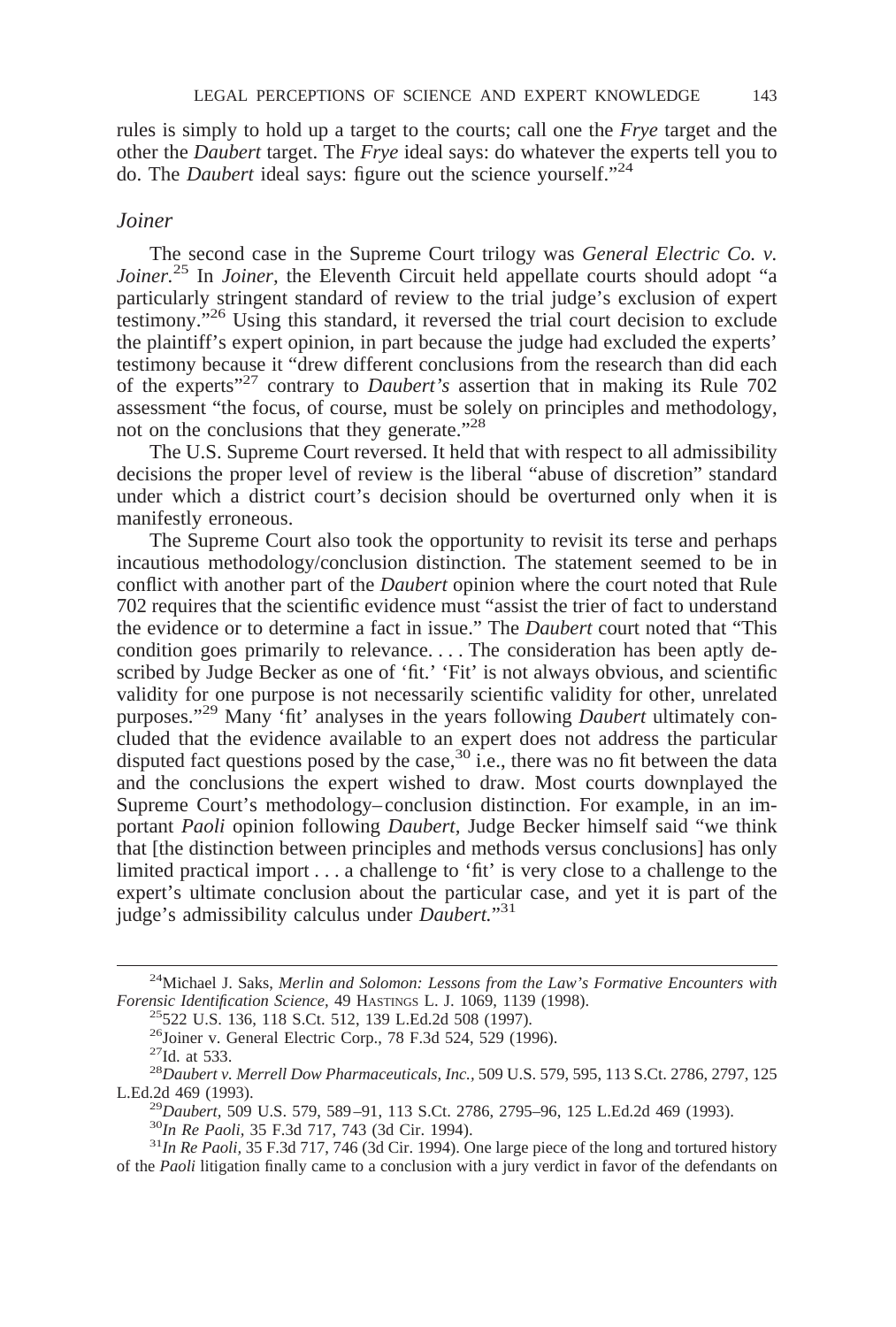In *Joiner,* the Supreme Court basically ratified Judge Becker's view. It noted that conclusions and methodology are not entirely distinct from one another. "[N]othing in either Daubert or the Federal Rules of Evidence requires a district court to admit opinion evidence which is connected to existing data only by the *ipse dixit* of the expert. A court may conclude that there is simply too great an analytical gap between the data and the opinion proffered. That is what the District Court did here and we hold that it did not abuse its discretion in so doing."32

## *Kumho Tire*

In Footnote 8 of the *Daubert* opinion, the Court limited its holding to scientific evidence. It noted that Rule 702 applies to "technical or other specialized knowledge" as well, but added, "Our discussion is limited to the scientific context because that is the nature of the expertise offered here."33 In addition, the opinion made it clear that the four reliability factors: testability, error rate, peer review and publication, and general acceptance, are not exclusive.<sup>34</sup> These passages presented two related questions to post-*Daubert* courts: does *Daubert*'s reliability requirement apply at all to non-scientific evidence and, if it does, what role do the *Daubert* factors play in these cases?

Lower court opinions provided conflicting answers to both of these questions in areas such as forensic document examination,<sup>35</sup> clinical medical testimony,<sup>36</sup> and engineering failure analysis in products liability cases.<sup>37</sup> The Supreme Court resolved these questions in *Kumho Tire Co. v. Carmichael.*<sup>38</sup>

In July of 1993, eight members of the Carmichael family were involved in a serious automobile accident when the right rear tire of their minivan failed because the tire tread became separated from its inner steel-belted carcass. After

granted, opinion vacated, 151 F.3d. 269 (5th Cir. 1998). In *Moore,* a panel of the Fifth Circuit concluded that the *Daubert* factors did not apply to clinical medical testimony as to whether a toxic exposure caused the plaintiff's injury. The full Circuit reviewed the case en banc and reversed, concluding that the *Daubert* factors might apply.<br><sup>37</sup>*See*, e.g., *Compton v. Subaru of America, Inc.*, 82 F.3d 1513 (10th Cir. 1996), refusing to

apply the *Daubert* factors to a products liability design defect case. On the other hand, the Eighth Circuit found that they do apply in *Peitzmeier v. Hennessy Industries, Inc.,* 97 F.3d. 293 (8th Cir. 1996).38526 U.S. 137, 119 S.Ct. 1167, 143 L.Ed.2d 238 (1999). Between *Daubert* and *Kumho,* the

Supreme Court decided *General Electric Co. v. Joiner,* 522 U.S. 136, 118 S.Ct. 512, 139 L.Ed.2d 508 (1997). In *Joiner* the court concluded that trial court 702 rulings should be reviewed under an abuse of discretion standard.

all claims involving issues of exposure, causation, medical monitoring, and property damages, affirmed on appeal. *In re* Paoli Railroad Yard PCB Litigation,  $113$  F.3d  $444$  (3d Cir. 1997).

<sup>&</sup>lt;sup>32</sup>Joiner, 118 S.Ct. at 518.<br><sup>33</sup>Daubert v. Merrell Dow Pharmaceuticals, Inc., 509 U.S. at 590 n. 8.<br><sup>34</sup>Daubert, 509 U.S. at 593, 594 n. 12.<br><sup>35</sup>See United States v. Starzecpyzel, 880 F. Supp. (S.D.N.Y. 1995); United St F.3d 1147 (6th Cir. 1997, cert denied *Jones v. United States.* 521 U.S. 1127, 117 S.Ct. 2527, 138 L.Ed.2d 1027 (1997). In both of these cases the court refused to apply *Daubert* criteria to forensic document examiners. But see *United States v. Hines,* 55 F.Supp. 2d 62 (D. Mass. 1999), a post-*Kumho Tire* opinion that did exclude part of the expert's testimony.<br><sup>36</sup>See Moore v. Ashland Chemical, Inc., 126 F.3d 679 (5th Cir. 1997), rehearing en banc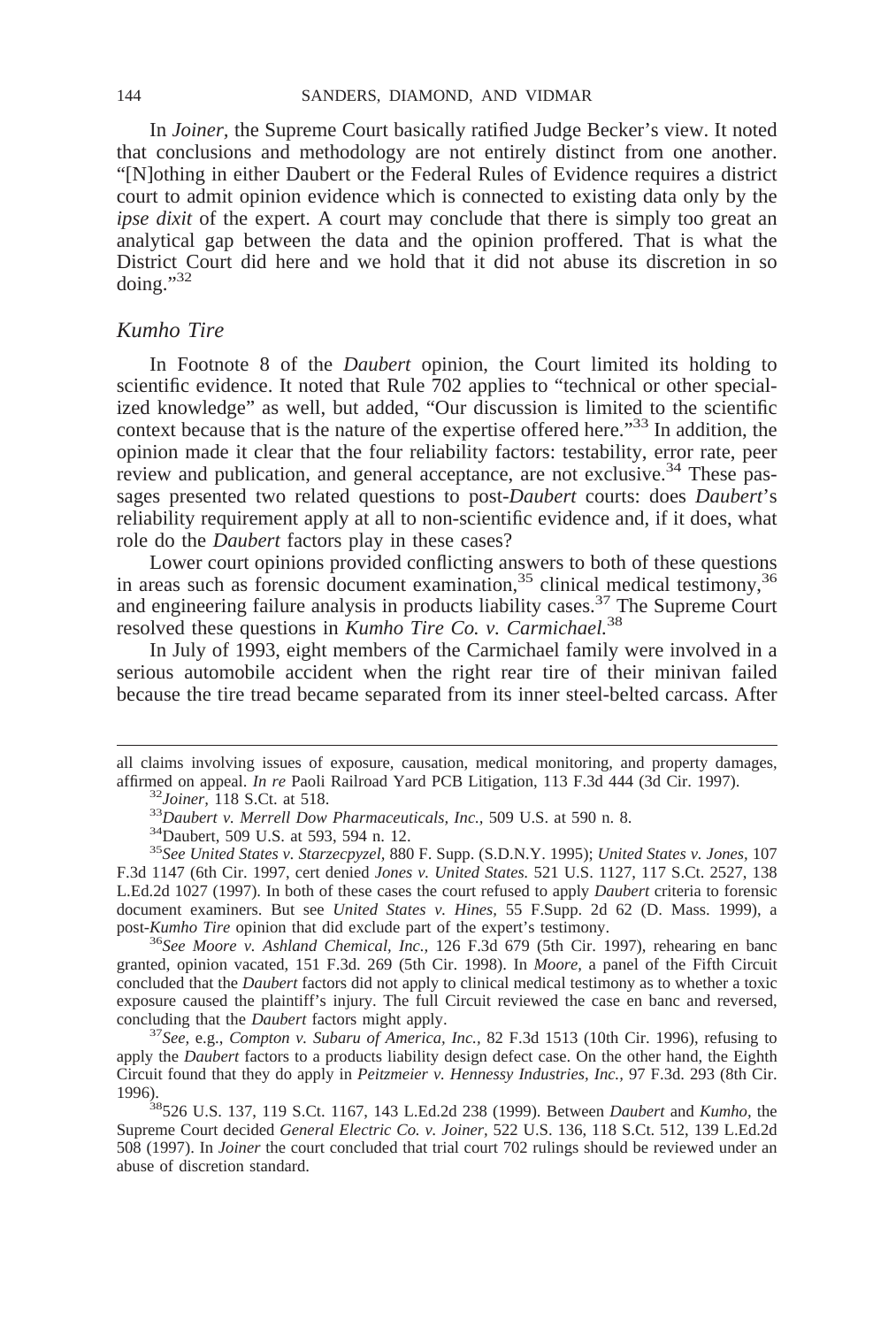the accident, the plaintiffs' expert examined the tire and determined the failure was not the result of any abuse. He, therefore, concluded the failure was caused by a defect in either the tire's design or its manufacture. Prior to his testimony, the expert became ill and transferred the case to his employee, Dennis Carlson, who reviewed the file and confirmed the initial conclusion. Carlson did not personally examine the tire prior to rendering his opinion and he inspected the tire for the first time approximately one hour prior to his deposition by the defendant.<sup>39</sup> The defendant moved to exclude Carlson's testimony because it could not satisfy *Daubert.* The trial judge agreed and found that, "none of the four admissibility criteria outlined by the *Daubert* court are satisfied in this case."40 Because the expert testimony was the plaintiff's only evidence of defect, the district judge then granted the defendant summary judgment.<sup>41</sup> Plaintiff appealed, arguing that the district court should not have applied Daubert's reliability framework because Carlson was not a "scientific" expert. $42$ 

The Eleventh Circuit undertook a *de novo* review of the trial court's decision to apply Daubert and its decision to exclude the particular evidence under an abuse of discretion standard.43 It concluded *Daubert* applies only to scientific testimony, that Carlson's testimony was nonscientific, and therefore the district court erred as a matter of law in applying the *Daubert* criteria.<sup>44</sup>

The Supreme Court granted certiorari, reversed the Eleventh Circuit and held that excluding Carlson's testimony was not an abuse of discretion.<sup>45</sup> As to the *Daubert* reliability factors, the Court held that a trial court may consider one or more when doing so will help determine that testimony's reliability.<sup>46</sup> It would be a mistake, however, to read *Kumho* to say that the trial court may simply ignore the *Daubert* factors in nonscience cases. The Court noted that, "a trial court should consider the specific factors identified in *Daubert* where they are reasonable measures of the reliability of expert testimony."47 In a concurring opinion, Justices Scalia, O'Connor, and Thomas added that the discretion enjoyed by the trial court does not include the discretion to abandon the gatekeeping function or to perform it inadequately: "Though, as the Court makes clear today, the *Daubert* factors are not holy writ, in a particular case the failure to apply one or another of them may be unreasonable, and hence an abuse of discretion."<sup>48</sup> A trial court that fails to justify its decision not to use *Daubert* factors risks reversal.49

Justice Stevens dissented to this part of the opinion and argued that the case should have been remanded to the Eleventh Circuit to determine whether the trial judge had abused his discretion. 119

S.Ct. at 1179. (Stevens, concurring in part and dissenting in part.).<br><sup>46</sup>119 S.Ct. at 1171.<br><sup>47</sup>119 S.Ct. at 1176.<br><sup>48</sup>119 S.Ct. at 1179 (Scalia, concurring).<br><sup>49</sup>See Black v. Food Lion, Inc., 171 F.3d 308, 311–12 (5th C cases, the district court first should decide whether the factors mentioned in *Daubert* are appropriate.

<sup>&</sup>lt;sup>39</sup>Carmichael v. Samyang Tire, Inc., 131 F.3d 1433, 1434 (11th Cir. 1997).<br><sup>40</sup>Carmichael v. Samyang Tire, Inc. 923 F.Supp. 1414, 1521 (SDAla. 19967).<br><sup>41</sup>923 F.Supp. at 1524.<br><sup>42</sup>Carmichael v. Samyang Tire, Inc., 131 F.3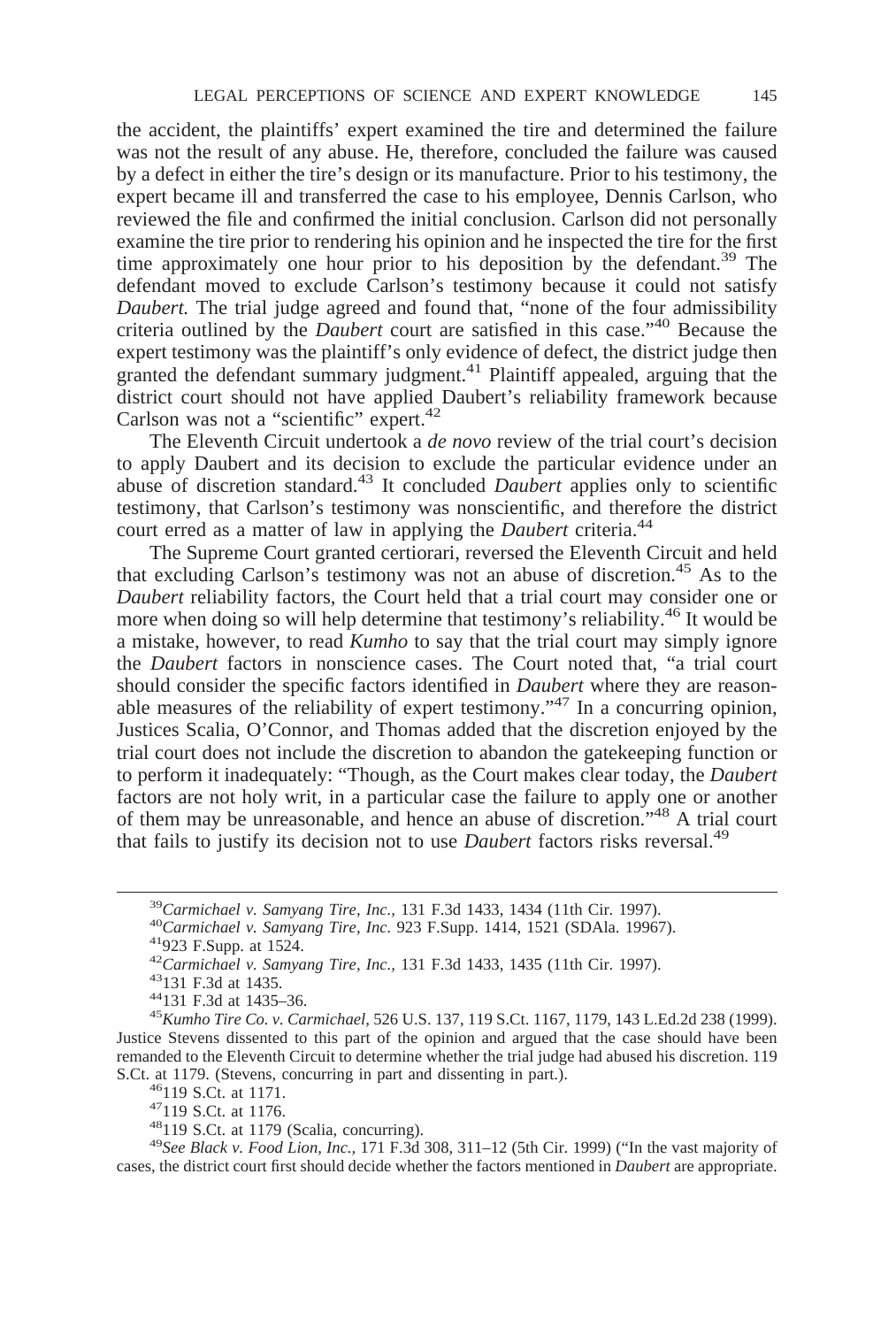As it did in its earlier opinion in *General Electric Co. v. Joiner,*<sup>50</sup> the Court offered a detailed analysis of the excluded expert testimony. According to the Supreme Court, the question in the case was one of specific causation and particular methodology.<sup>51</sup> The issue was not whether it is ever possible for a tire expert to use visual and tactile inspection methods to determine whether a tire is defective. Rather, it was the specific question of whether this tire was defective and the reliability of Carlson's methods with respect to the tire in question.<sup>52</sup>

Carlson's theory was that if the vehicle had been overloaded or the tire had been underinflated, this would have led to a phenomenon called "overdeflection." Overdeflection can cause the tire to overheat which in turn can undo the bond that holds the tire tread to the carcass.<sup>53</sup> Carlson described four indicia of overdeflection and adopted the rule that if a tire exhibited two of the four he would say it had been abused.<sup>54</sup> He conceded that the tire did exhibit some of these indicia, but he testified that the symptoms were not significant.

For example, according to Carlson, one of the symptoms of overdeflection is tread wear on the tire's shoulder greater than tread wear along the tire's center. Carlson concluded, apparently based on a visual inspection of the tire, that there was greater wear on the shoulders, but he also concluded that it was not evenly distributed on both shoulders. Rather, the wear appeared primarily on one shoulder whereas an overdeflected tire would show equal abnormal wear on both.<sup>55</sup> Therefore, this wear was not evidence of overdeflection.

In another part of his testimony, Carlson was asked how many miles the tire had traveled prior to the accident. According to the Supreme Court, he "could not say whether the tire had traveled more than 10, or 20, or 30, or 40, or 50 thousand miles, adding that 6,000 miles was 'about how far' he could 'say with any certainty.'  $\frac{.55}{.50}$  To this, the Supreme Court responded,

The [trial] court could reasonably have wondered about the reliability of a method of visual and tactile inspection sufficiently precise to ascertain with some certainty

These symptoms include (a) tread wear on the tire's shoulder that is greater than the tread wear along the tire's center; (b) signs of a "bead groove," where the beads have been pushed too hard against the bead seat on the inside of the tire's rim; (c) sidewalls of the tire with physical signs of deterioration, such as discoloration; and/or (d) marks on the tire's rim flange.... Carlson said that where he does not find at least two of the four physical signs just mentioned (and presumably where there is no reason to suspect a less common cause of separation), he concludes that a manufacturing or design defect caused the separation.

119 S.Ct. at 1172.<br><sup>55</sup>119 S.Ct at 1173.<br><sup>56</sup>119 S.Ct. at 1177.

Once it considers the *Daubert* factors, the court then can consider whether other factors, not mentioned in *Daubert*, are relevant to the case at hand.")<br><sup>50</sup>*General Electric Co. v. Joiner*, 522 U.S. 136, 118 S.Ct. 512, 139 L.Ed.2d 508 (1997).<br><sup>51</sup>In this respect, the issue in the *Kumho* case is similar to an iss

tort cases. There, as here, courts distinguish "general causation," i.e., whether a given cause can ever produce a given effect, from "specific causation," i.e., did that cause this effect in this particular case. Here, as in toxic cases, plaintiffs who are able to show general causation may still fail to show that it was more likely than not that their particular injury was caused in the manner they allege.<br> $^{52}$ 119 S.Ct. at 1177.<br> $^{53}$ 119 S.Ct at 1172.<br> $^{54}$ The court summarized his testimony: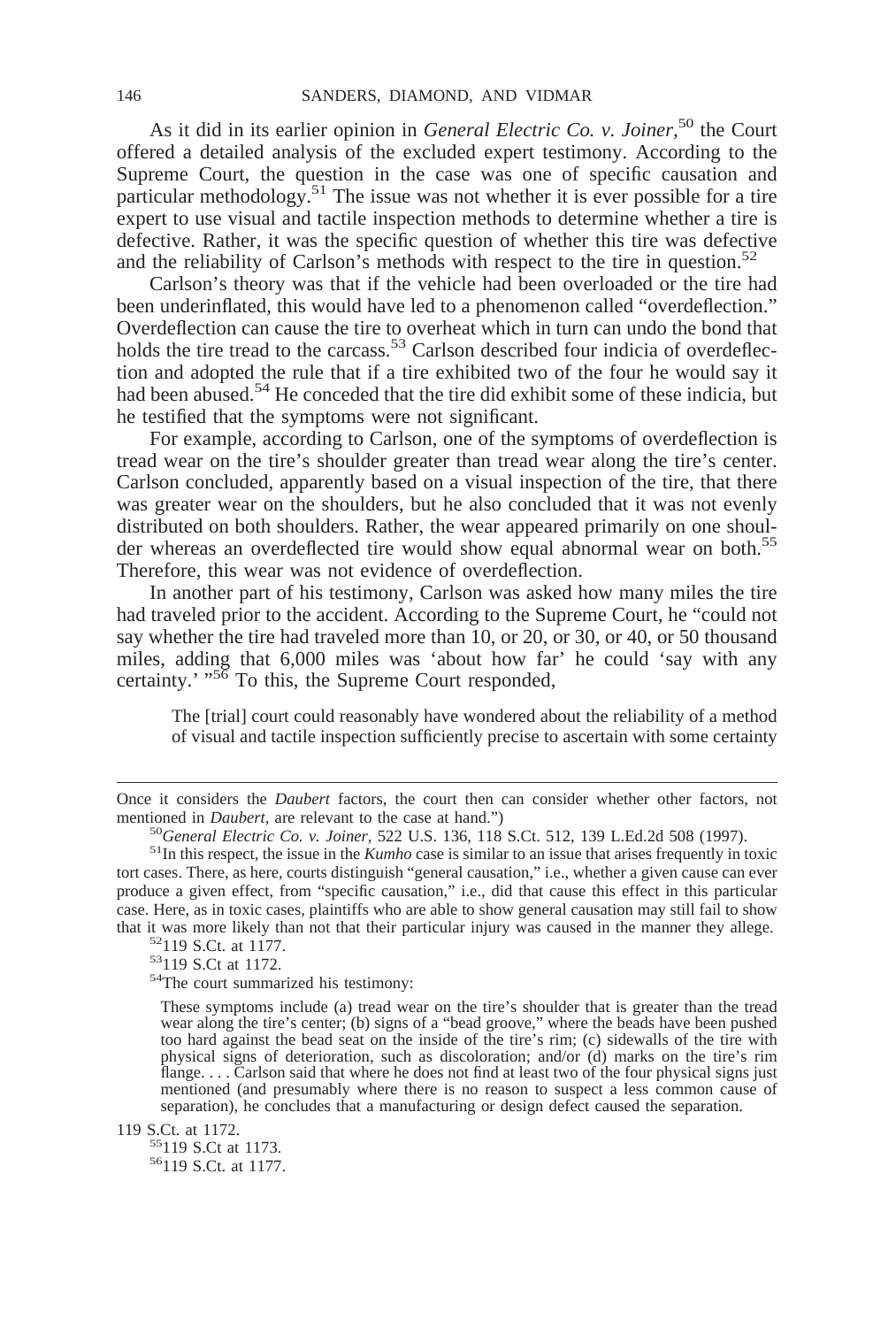the abuse-related significance of minute shoulder/center relative tread wear differences, but insufficiently precise to tell "with any certainty" from the tread wear whether a tire had traveled less than 10,000 or more than 50,000 miles. And these concerns might have been augmented by Carlson's repeated reliance on the "subjective[ness]" of his mode of analysis in response to questions seeking specific information regarding how he could differentiate between a tire that actually had been overdeflected and a tire that merely looked as though it had been.<sup>57</sup>

Although the Supreme Court did not specifically tie its analysis of Carlson's testimony to the *Daubert* factors, the reference to subjectivity suggests that it questioned the falsifiability and perhaps the error rate of Carlson's theory. The Court also noted the lack of general acceptance of Carlson's specific test, his decision rule that a tire has not been abused unless it exhibits two of his four overdeflection symptoms, and questioned Carlson's ability to make the very fine distinctions that he proffered in his testimony.58

The Court did not offer any factors in addition to the four *Daubert* factors the trial court might use to assess reliability. However, it did note that the purpose of the relevancy and reliability requirements under *Daubert* is, "to make certain that an expert, whether basing testimony upon professional studies or personal experience, employs in the courtroom the same level of intellectual rigor that characterizes the practice of an expert in the relevant field."59 In the Court's opinion, Carlson's testimony did not measure up to this standard.<sup>60</sup>

The *Daubert* and *Kumho Tire* opinions are interesting from many perspectives. One topic that has received a fair amount of attention is the Supreme Court's implicit understanding of the nature of scientific and other types of expert knowledge. Most of this discussion has been addressed to *Daubert* and its implicit scientific epistemology. However, because *Kumho Tire* does not offer a different understanding of non-scientific evidence, the discussion can be extended easily to include that case as well.

# *Daubert's* Implicit Scientific Epistemology

In the aftermath of the *Daubert* opinion, a number of articles have appeared that praise or criticize Justice Blackmun's understanding of science and the

*Kumho,* 119 S.Ct. at 1179.

 $57119$  S.Ct. at 1177.<br> $58119$  S.Ct. at 1178.<br> $59119$  S.Ct. 1176. The "same intellectual rigor" standard first appears in a pair of Seventh Circuit opinions authored by Judge Posner. Rosen v. Ciba-Geigy Corp., 78 F.3d 316, 318 (7th Cir. 1996); Braun v. Lorillard Inc., 84 F.3d 230, 234 (7th Cir. 1996). Post-*Kumho* appellate opinions have been quick to incorporate this standard in their opinions. See, e.g., Black v. Food Lion, Inc., 171 F.3d 308, 311 (5th Cir. 1999).<br><sup>60</sup>Indeed, no one has argued that Carlson himself, were he still working for Michelin, would

have concluded in a report to his employer that a similar tire was similarly defective on grounds identical to those upon which he rested his conclusion here. Of course, Carlson himself claimed that his method was accurate, but, as we pointed out in Joiner, "nothing in either Daubert or the Federal Rules of Evidence requires a district court to admit opinion evidence that is connected to existing data only by the *ipse dixit* of the expert." 522 U.S., at 146.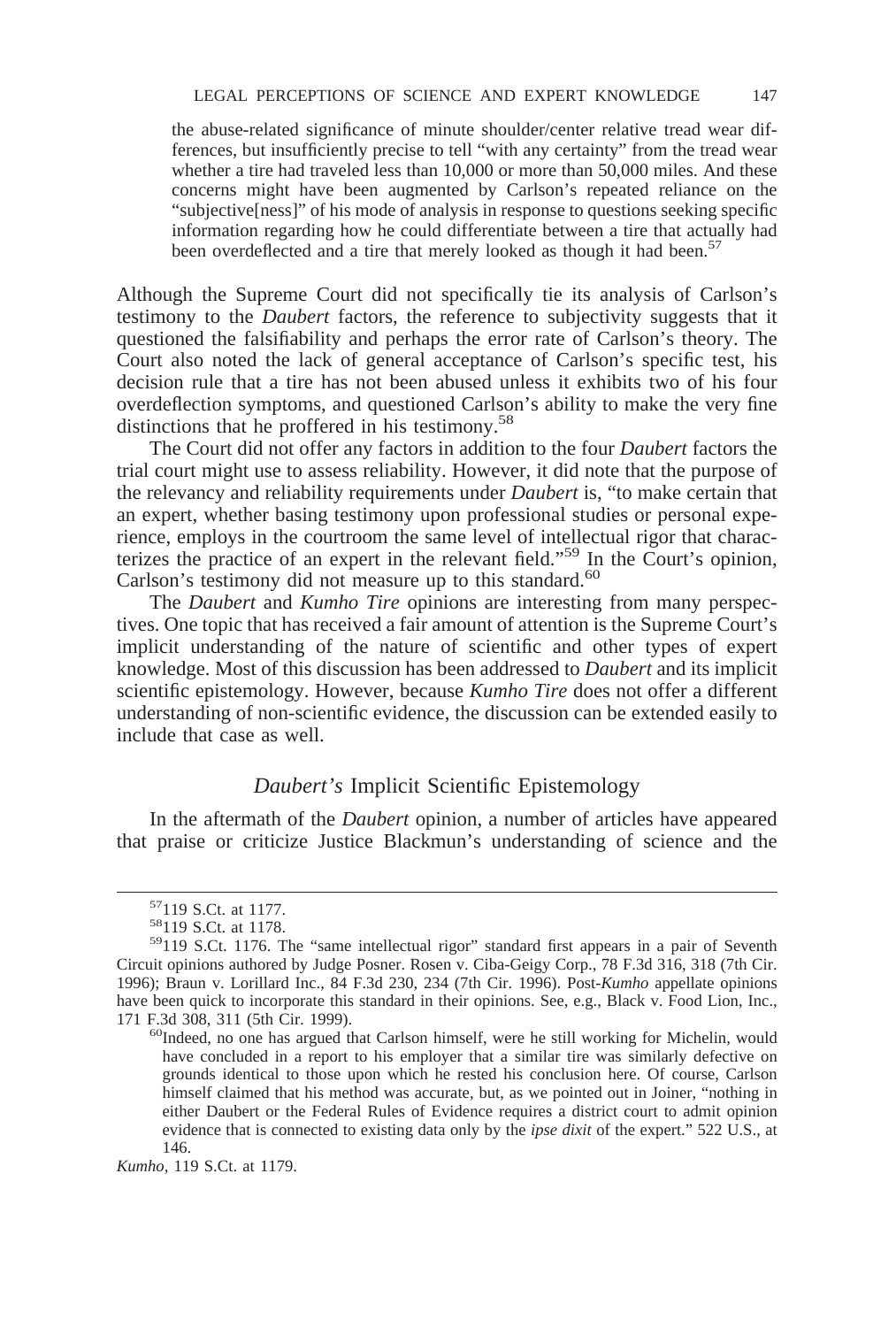scientific enterprise.<sup>61</sup> The fact that some authors claim that *Daubert* comes closer than  $Frye$  to capturing the essential nature of the scientific enterprise,<sup>62</sup> while others see it as a fundamentally wrong turn,<sup>63</sup> suggests the substantial diversity of opinion concerning the epistemological underpinnings of science.

Most would agree, however, that *Daubert* offered a relatively unsophisticated view of science.64 The court's admissibility rulings do seem to have proceeded in happy obliviousness to the "science wars"<sup>65</sup> that arguably began with Fleck,<sup>66</sup> flourished with  $Kuhn<sup>67</sup>$  and Feyerabend,<sup>68</sup> and have raged for much of the last half century between the defenders of a more traditional, realist view of science and those critics who emphasize its historical, political, social, and rhetorical aspects.<sup>69</sup>

The *Frye* test implicitly places its trust in expert communities as neutral, truth-seeking collectives whose opinions are derived by an acceptable and agreed upon process. *Daubert* is a more skeptical test, decided against a background of

*Process,* 15 CARDOZO L. REV. 2183 (1994); Adina Schwartz, *A "Dogma of Empiricism" Revisited: Daubert v. Merrell Dow Pharmaceuticals, Inc. and the Need to Resurrect the Philosophical Insight of Frye v. United States,* 10 HARV. J.L. & TECH. 149 (1997). <sup>64</sup>*See* Margaret G. Farrell, *Daubert v. Merrell Dow Pharmaceuticals, Inc.: Epistemology and*

*Legal Process,* 15 CARDOZO L. REV. 2183, 2185 (1994) ("Because Justice Blackmun's opinion equivocates between [a positivist and a social constructionist view of science], it sets out contradictory instructions to federal judges faced with submissions of scientific evidence."); Adina Schwartz, *A "Dogma of Empiricism" Revisited: Daubert v. Merrell Dow Pharmaceuticals, Inc. and the Need to Resurrect the Philosophical Insight of Frye v. United States,* 10 HARV. J.L. & TECH. 149 (1997); Joseph Sanders, *Scientific Validity, Admissibility, and Mass Torts After Daubert,* 78 MINN.

<sup>65</sup>See Ian Hacking, The Social Construction of What? (1999).<br><sup>66</sup>Ludwik Fleck, Genesis and Development of a Scientific Fact. (1979[1935]).<br><sup>67</sup>Thomas Kuhn, The Structure of Scientific Revolutions. (1962).<br><sup>68</sup>Paul K. Feye (1975). 69Jarrett Lepin, A NOVEL DEFENSE OF SCIENTIFIC REALISM. (1997); Bruno Latour, PANDORA'S

<sup>61</sup>*See* Margaret G. Farrell, *Daubert v. Merrell Dow Pharmaceuticals, Inc.: Epistemology and Legal Process,* 15 CARDOZO L. REV. 2183 (1994); Ronald J. Allen, *Expertise and the Daubert Decision,* 84 J. CRIM. L. & CRIMINOLOGY 1157 (1994); Sean O'Connor, *The Supreme Court's Philosophy of Science: Will the Real Karl Popper Please Stand Up?,* 35 JURIMETRICS J. 263 (1995); Heidi Li Feldman, *Science and Uncertainty in Mass Exposure Litigation,* 74 TEX. L. REV. 1 (1995); Brian Leiter, *The Epistemology of Admissibility: Why Even Good Philosophy of Science Would Not Make For Good Philosophy of Evidence,* 1997 B.Y.U. L. REV. 803 (1997); Randoph N. Jonakait, *The Assessment of Expertise: Transcending Construction.* 37 SANTA CLARA L. REV. 301 (1997); Adina Schwartz, *A "Dogma of Empiricism" Revisited: Daubert v. Merrell Dow Pharmaceuticals, Inc. and the Need to Resurrect the Philosophical Insight of Frye v. United States,* 10 HARV. J.L. & TECH. 149 (1997); M. Neil Browne, Terri J. Keeley and Wesley J. Hiers, *The Epistemological Role of Expert Witnesses and Toxic Torts,* 36 AM. BUS. L.J. 1 (1998); David Goodstein, *How Science Works,* in FEDERAL JUDICIAL CENTER, REFERENCE MANUAL ON SCIENTIFIC EVIDENCE (2d ed.) (2000). <sup>62</sup>Heidi Li Feldman, *Science and Uncertainty in Mass Exposure Litigation*, 74 TEX. L. REV. 1

<sup>(1995).</sup> 63Margaret G. Farrell, *Daubert v. Merrell Dow Pharmaceuticals, Inc.: Epistemology and Legal*

HOPE: ESSAYS ON THE REALITY OF SCIENCE STUDIES. (1999); Andrew Pickering (ED.). SCIENCE AS PRACTICE AND CULTURE. (1992); Steven Shapin, THE SCIENTIFIC REVOLUTION. (1996); Philip Kitcher, THE ADVANCEMENT OF SCIENCE: SCIENCE WITHOUT LEGEND, OBJECTIVITY WITHOUT ILLUSIONS. (1993); John Earman (ED.). INFERENCE, EXPLANATION, AND OTHER PHILOSOPHICAL FRUSTRATIONS: ESSAYS IN THE PHILOSOPHY OF SCIENCE. (1992); David Papineau (ED.) THE PHILOSOPHY OF SCIENCE. (1996).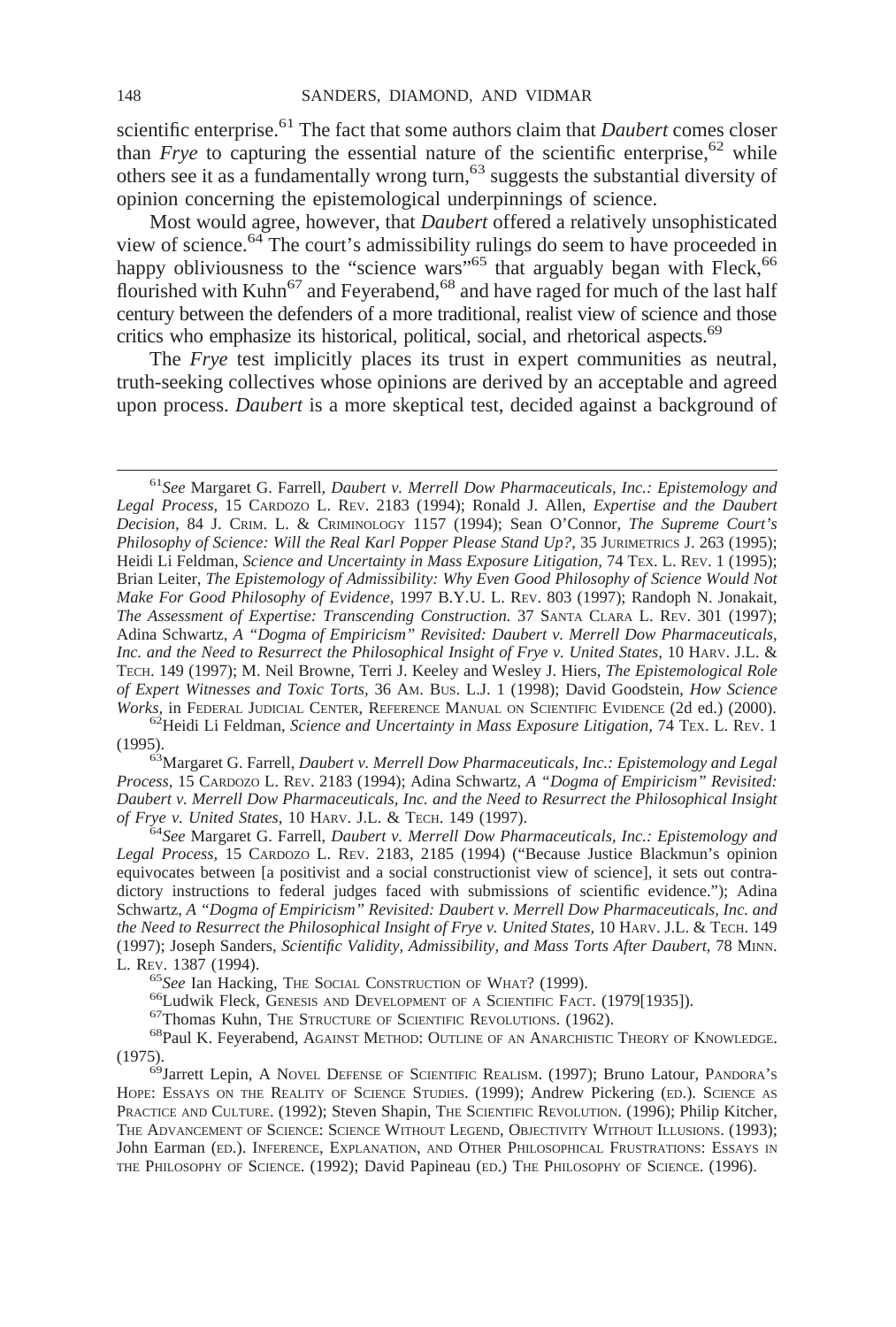an emerging belief that courts were experiencing a growth in "junk science."<sup>70</sup> It affords relatively less legitimacy to elite authoritative opinions and is less willing to accept the idea that communities of experts are the sole arbiters of specialized knowledge. In this sense, *Daubert* is consistent with a social constructionist view of science. $71$ 

This increased sensitivity to social, political, and economic pressures that impinge on expert judgment is reflected in a fifth admissibility factor frequently cited in post-*Daubert* opinions: whether experts are proposing to testify about matters growing naturally and directly out of research they conducted independent of the litigation.72 This criterion now is very frequently mentioned in federal admissibility opinions.<sup>73</sup> The "non-judicial uses" test is a judicial acknowledgment that external pressures may bias expert testimony and the self-reflecting observation that the legal system itself imposes significant pressures on the parties and their experts.<sup>74</sup>

*Kumho Tire* also reflects a concern for the pressures that impinge on expert judgment. The Court's focus on whether an expert has applied the "same intellectual rigor" as people in her field implicitly recognizes that the pressures of litigation and party witnessing may influence expert testimony.<sup>75</sup>

*Daubert* and *Kumho Tire* implicitly accept the notion that expert knowledge is influenced by the social, economic, and political situation of the expert and expert communities. Nevertheless they reject a radical social constructionist perspective that would argue that expert is opinion is *solely* the result of such influences. The opinion directs judges to become sufficiently knowledgeable about scientific methods so that they can fairly assess the validity of evidence

<sup>70</sup>Peter Huber, GALILEO'S REVENGE: JUNK SCIENCE IN THE COURTROOM 6. (1991). Whether there is a "junk science" problem is controversial. For a response to Huber, see Kenneth J. Chesebro, *Galileo's Retort: Peter Huber's Junk Scholarship.* 42 AMER. U. L. REV. 1637 (1993). The issue has resurfaced in the silicone implant litigation. See Marcia Angell. SCIENCE ON TRIAL: THE CLASH OF MEDICAL EVIDENCE AND THE LAW IN THE BREAST IMPLANT CASE. (1996); Rebecca S. Dresser, Wendy E. Wagner, and Paul C. Giannelli, *Breast Implants Revisited: Beyond Science on Trial.* 1997 WIS. L. REV. 705.<br><sup>71</sup>Andrew Pickering (ED.), SCIENCE AS PRACTICE AND CULTURE. (1992); Steven Shapin, THE

SCIENTIFIC REVOLUTION. (1996). *See* Mark R. Patterson, *Conflicts of Interest in Scientific Expert*

<sup>&</sup>lt;sup>72</sup>Daubert v. Merrell Dow Pharmaceuticals, Inc., 43 F.3d 1311, 1317 (9th Cir. 1995). <sup>73</sup>The advisory committee notes accompanying the revised Federal Rule of Evidence 702 list five factors in addition to the factors listed in *Daubert* that courts have considered when deciding whether testimony is sufficiently reliable to be admitted. The first is the nonjudicial uses test. Standing Committee on the Rules of Evidence, Proposed amendments to Federal Rules of Evidence, p. 47. (1999).

<sup>&</sup>lt;sup>74</sup>See Samuel Gross, *Expert Evidence*. 1991 Wisconsin Law Review 1113 (1991). <sup>75</sup>Patterson notes that external pressures do not come exclusively in the form of research done at the behest of an attorney. For example, a good deal of the research conducted in areas such as pharmacology is done at the behest of and with funding from companies who frequently appear as defendants in litigation concerning the products being studied. Mark R. Patterson, *Conflicts of Interest in Scientific Expert Testimony.* 40 WM.&MARY L. REV. 1313, 1346 (1999). Nevertheless, legal and scientific experts alike note the substantial additional pressures placed on an expert who becomes a party witness in an adversarial system. Mike Redmayne, *Expert Evidence and Scientific Disagreement.* 30 U.C. DAVIS L. REV. 1027, 1071 (1997).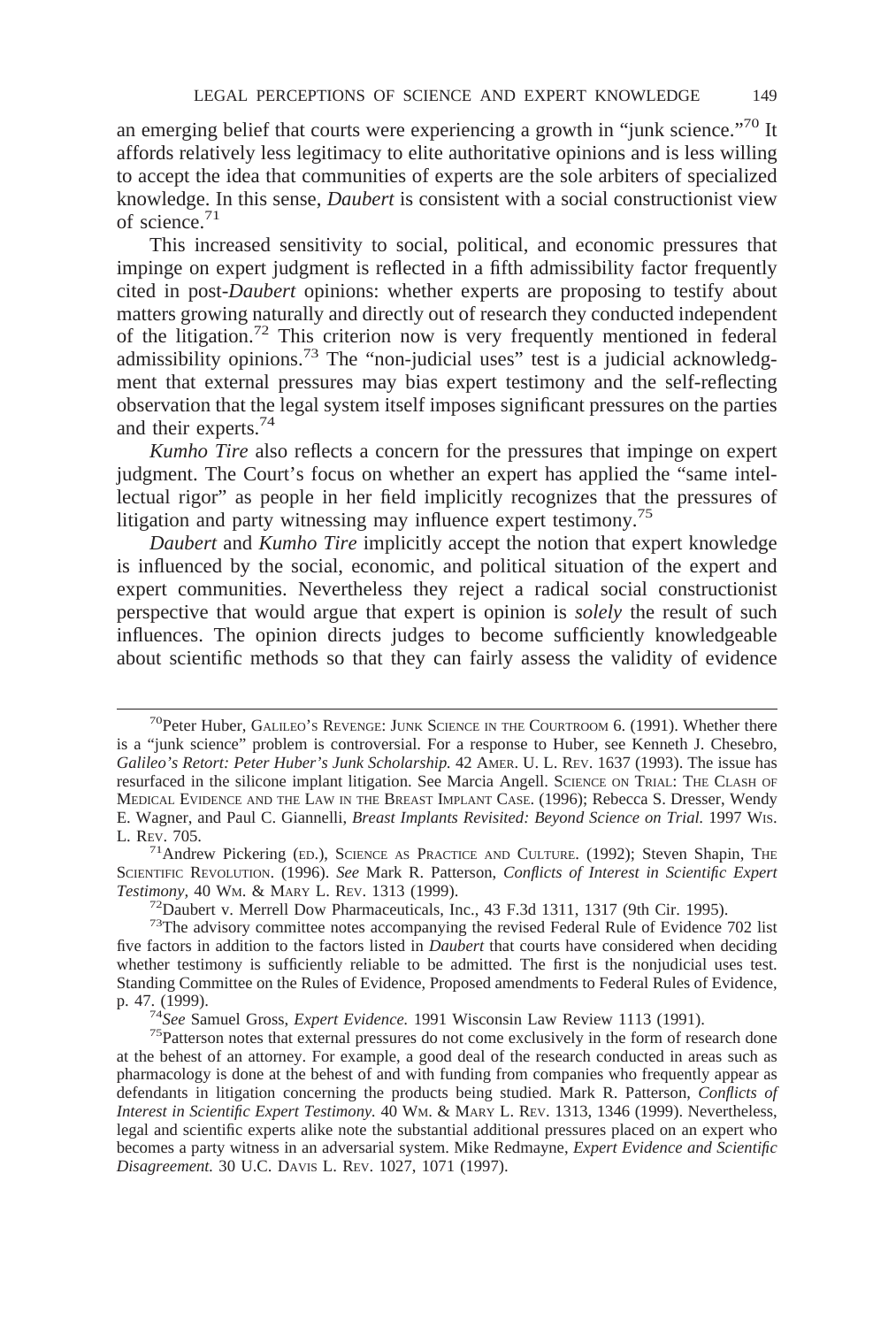offered at trial. The requirement that scientific testimony must pass methodological muster is consistent with a belief in some form of scientific realism.

David Papineau notes that much of the current debate concerning the epistemology of science turns on one's commitment to scientific realism.<sup>76</sup> Papineau takes realism to involve two theses: an *independence thesis* that our judgments answer for their truth to a world which exists independently of our awareness of it, and a *knowledge thesis* that by and large, we can know which of these judgments are true.77 Idealists reject the first thesis, the notion of some further world beyond the world as we perceive it. Most modern critics of the realist tradition in the philosophy and sociology of science are not idealist. Rather, they are skeptics who reject the knowledge thesis and accept the idea that we cannot know the truth about the world although scientific theories might be useful fictions for predictive purposes.78 One important conclusion to be drawn from this line of analysis is that a commitment to scientific realism does not require one to reject the idea that the scientific enterprise is embedded in and influenced by the society around it. Rather, it simply requires one to believe that it is possible to know the truth about the world.

*Daubert's* focus on methods is a search for some assurance that the expert has given the empirical world a reasonable opportunity to influence and constrain the expert's conclusions. Ultimately, the opinion's scientific epistemology holds that there is a set of (social) practices often given the shorthand name "the scientific method" that increase the likelihood someone will arrive at a correct conclusion about the state of the world and thus make positive contributions to knowledge; a set of practices that scientists themselves frequently point to as the sources of past scientific success.<sup>79</sup>

In this regard, the *Daubert* opinion is not unique. Both legislatures and administrative agencies frequently distinguish the process of science from its products. They accept the constructionist insight that the process of doing science is a social enterprise and is subject to the buffeting, often distorting winds of

Oxford: Oxford University Press. (1996)<br>
<sup>77</sup>*Id.*<br><sup>78</sup>*Id.* at 4. <sup>79</sup>Alvin Goldman provides one list of the dimensions of scientific practice that seem to play a role in science's relative success. They are:

- (1) An emphasis on precise measurement, controlled test, and observation, including a philosophy, organon, and technology for more and more powerful observation.
- (2) A systematic and sophisticated set of inferential principles for drawing conclusions about hypotheses from observations of experimental results.
- (3) The marshaling and distribution of resources to facilitate scientific investigation and observation.
- (4) A system of credit and reward that provides incentives for workers to engage in scientific research and to distribute their efforts in chosen directions.
- (5) A system for disseminating scientific findings and theories as well as critical assessments of such findings and theories.
- (6) The use of domain-specific expertise in making decisions about dissemination, resource allocation and rewards.

ALVIN I. GOLDMAN, KNOWLEDGE IN A SOCIAL WORLD. 250–51 (1999)

<sup>76</sup>David Papineau, *Introduction,* in DAVID PAPINEAU (ED.) THE PHILOSOPHY OF SCIENCE pp. 1–20.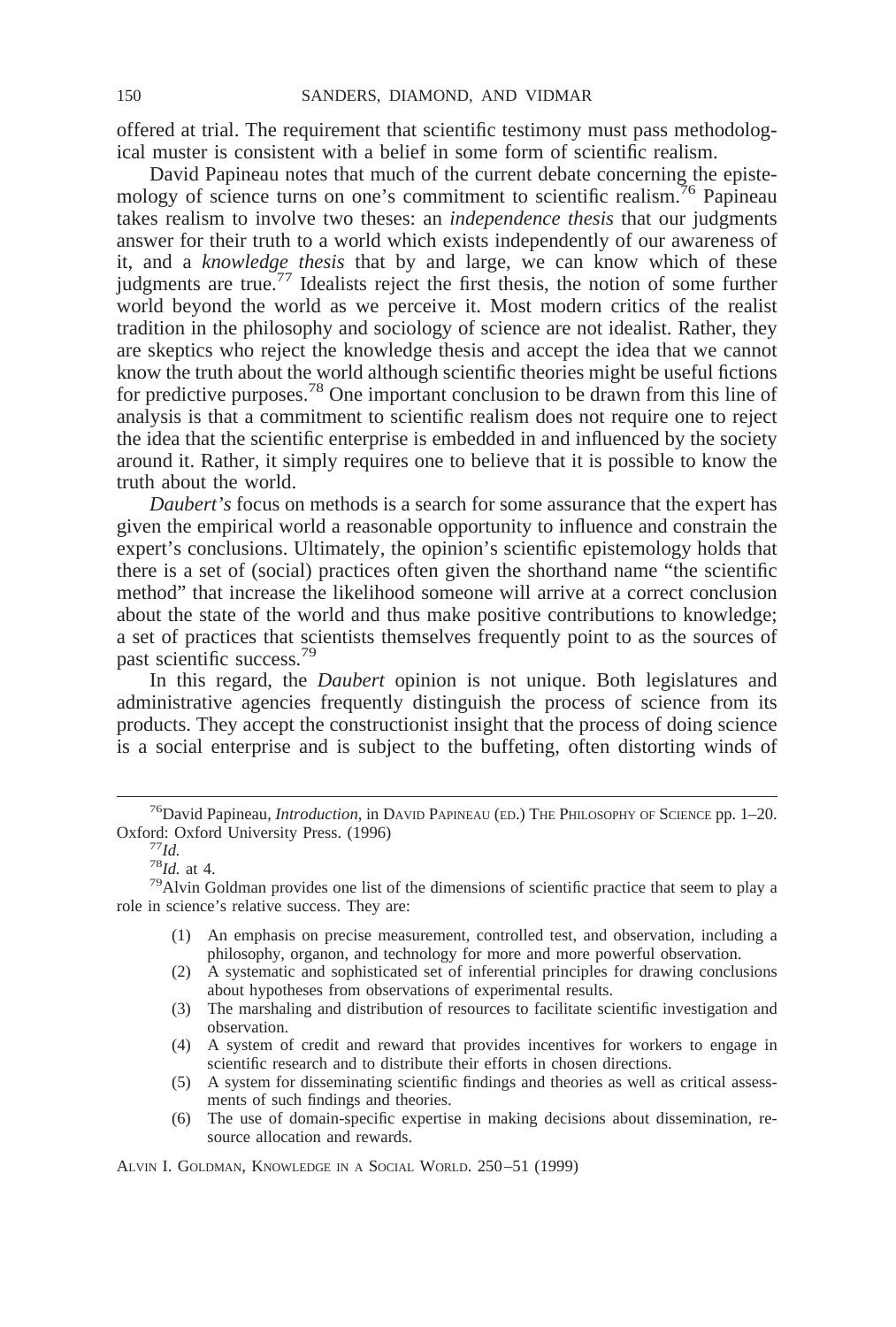social, political, economic and legal influences. At the same time, they cling to a realist belief that the products of science may state a truth about the world, or at least something so similar to truth as it is commonly understood at a given point in history that the practical discipline of law does not need to concern itself with the difference.

In sum, *Daubert* adopts what Stephen Cole calls a realist–constructivist view of science, that is, science is socially constructed both in the laboratory and in the wider community, but the construction is constrained by input from the empirical world.<sup>80</sup> It rejects what he calls a relativist–constructionist position that claims nature has little or no influence on the cognitive content of science.

From this perspective, *Kumho Tire* is important because it refuses to adopt a different position with respect to nonscientific evidence. It, too, assumes that expertise is not simply a social construct. Expert opinions may be more or less true and an examination of the nature of an expert's reasoning will assist courts in assessing the merits of an expert's position.

There is a large dose of pragmatism in all of this, of course, and the *Daubert* rule itself has been cited as an example of "the common law's genius for muddling through on the basis of experience rather than logic."<sup>81</sup>

In sum, the recent Supreme Court opinions on the admissibility of expert opinion testimony adopt the following position concerning scientific knowledge: (a) Scientific and other expert knowledge is strongly influenced by political, economic, and legal influences on expert communities and on individual experts. (b) Nevertheless, scientific knowledge is not simply a social construct. Rather, the opinions adopt a realist position; through the use of proper methods we can know with some degree of certainty which of our judgments about the world are correct. From the point of view of science, this complex and, somewhat contradictory position may leave a good deal to be desired. From the point of view of the legal system, however, the position adopted in *Daubert* and *Kumho Tire* has much to recommend it. It positions the courts in a middle position, agreeing with fundamental premises of scientific epistemology and simultaneously recognizing that scientists and scientific communities share the common human frailties. And, as one might expect, it extends law's empire by making the judge, not the expert community, the final arbitrator of what constitutes acceptable expertise.

This is not to suggest that relying on courts to assume this responsibility will always lead to well-reasoned decisions. In *Daubert,* Chief Justice Rehnquist, concurring in part and dissenting in part, expressed doubts about judicial ability to occupy a science-vetting role:

The Court speaks of its confidence that federal judges can make a "preliminary assessment of the reasoning or methodology properly can be applied to the facts in issue." The Court then states that a "key question" to be answered in deciding whether something is "scientific knowledge" "will be whether it can be (and has

<sup>80</sup>STEPHEN COLE, MAKING SCIENCE: BETWEEN NATURE AND SOCIETY. p. x (1992). For somewhat similar views *see* SERGIO SISMONDO, SCIENCE WITHOUT MYTH: ON CONSTRUCTIONS, REALITY, AND SOCIAL KNOWLEDGE. (1996)<br><sup>81</sup>SHEILA JASANOFF, SCIENCE AT THE BAR: LAW, SCIENCE AND TECHNOLOGY IN AMERICA. 63.

<sup>(1995).</sup>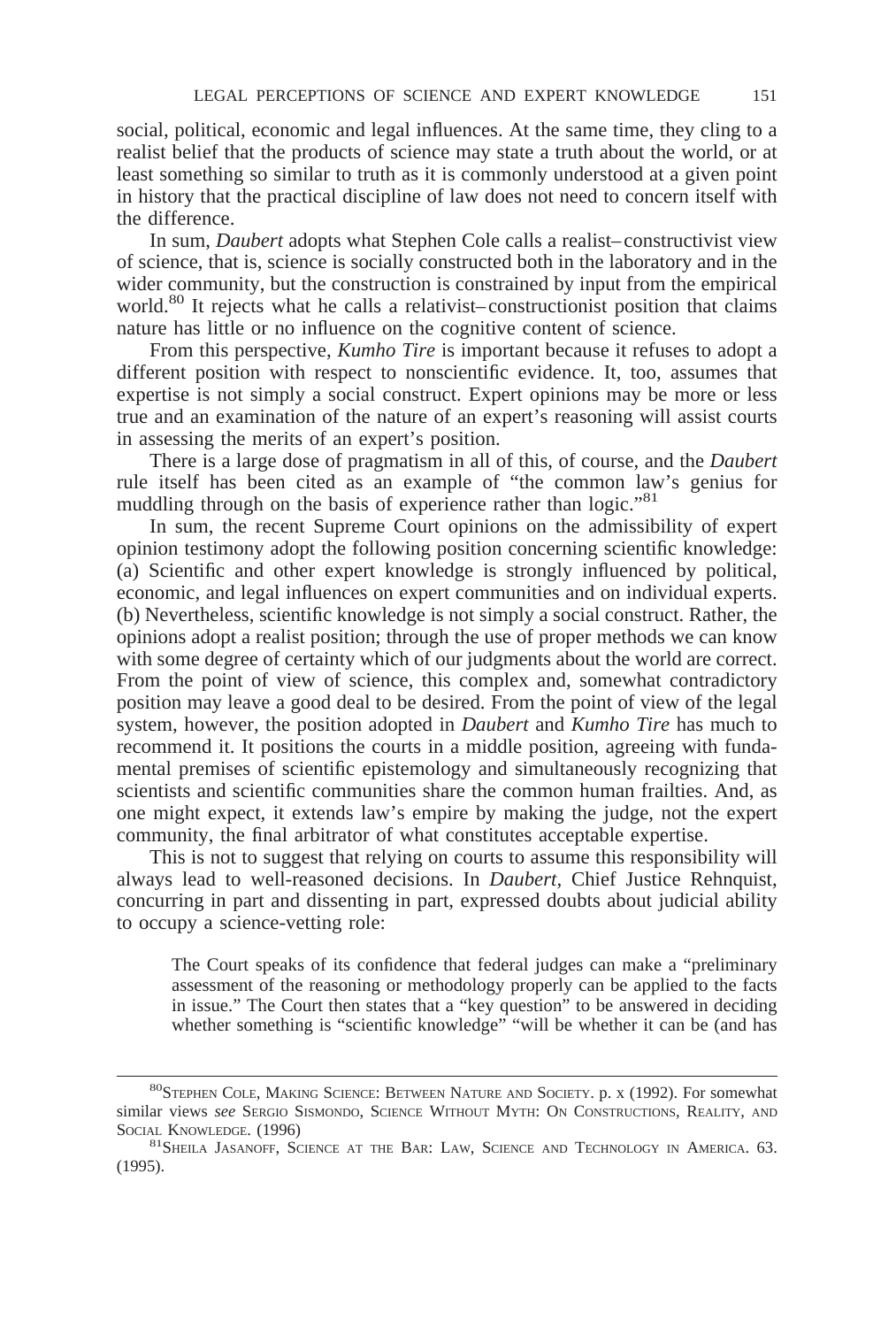been) tested." Following this sentence are three quotations from treatises, which not only speak of empirical testing, but one of which states that the " 'criterion of the scientific status of a theory is its falsifiability, or refutability or testability.' " I defer to no one in my confidence in federal judges; but I am at a loss to know what is meant when it is said that the scientific status of a theory is its "falsifiability," and I suspect that some of them will be too.<sup>82</sup>

Six years later, in *Allison v. McGhan Medical Corporation,*<sup>83</sup> an 11th Circuit court appeared to express ambivalence while asserting the need to assume the role of gatekeeper:

While meticulous Daubert inquiries may bring judges under criticism for donning white coats and making determinations that are outside their field of expertise, the Supreme Court has obviously deemed this less objectionable than dumping a barrage of questionable scientific evidence on a jury, who would be even less equipped than the judge to make reliability and relevance determinations and more likely than the judge to be awestruck by the expert's mystique. Also a judge may enlist outside experts to assist in this sometimes difficult decision. Using independent court-appointed experts may serve to quell the pseudo-scientist criticism.<sup>84</sup>

The reservations expressed in these two cases about the universal competence of judges to understand the scientific issues are brought home in a recent study by Gatowski and her colleagues.<sup>85</sup> Those authors interviewed 400 state trial court judges, sometimes supplementing the telephone interview with a written questionnaire. The judges, from all 50 states and the District of Columbia, were asked about their attitudes toward the *Daubert* criteria and about the gate-keeping role of the judge.

The overwhelming majority of judges (91%) asserted that gate-keeping was an appropriate role for the judiciary and that the *Daubert* guidelines were useful criteria. In an effort to assess how well judges understood the concepts, the survey then asked judges how they would apply the four *Daubert* guidelines. Although over 90% of the judges seemed to understand the criteria of peer review/ publication and general acceptance, their understanding of the other two criteria was poor. Only 6% of the judges gave answers that indicated a clear understanding of falsifiability. Only 4% indicated a clear understanding of error rates.

This survey does not measure how well judges are able to apply criteria in the context of an actual case,<sup>86</sup> nor does it tell us about how well federal judges understand these concepts. The actual written opinions of federal district and appellate courts often exhibit a fairly good understanding of *Daubert* principles. Nonetheless, the survey results highlight the as yet unanswered question of the overall level of judicial competence.

Another unanswered question is whether jurors are better or worse than

<sup>&</sup>lt;sup>82</sup>Daubert v. Merrell Dow Pharmaceuticals 509 U.S. 579 (1993) at 599 [citations omitted]<br><sup>83</sup>Allison v. McGhan Medical Corp., 184 F. 3d 1300 (11th Cir. 1999).<br><sup>84</sup>*Id.* at 1310.<br><sup>85</sup>Sophia Gatowski, Shirley Dobbin, James

and Veronica Dahir, *Asking the Gatekeepers: A National Survey of Judges on Judging Expert Evidence in a Post-Daubert World.* 25 LAW AND HUMAN BEHAVIOR 433 (2001). <sup>86</sup>*Id.* at 452.